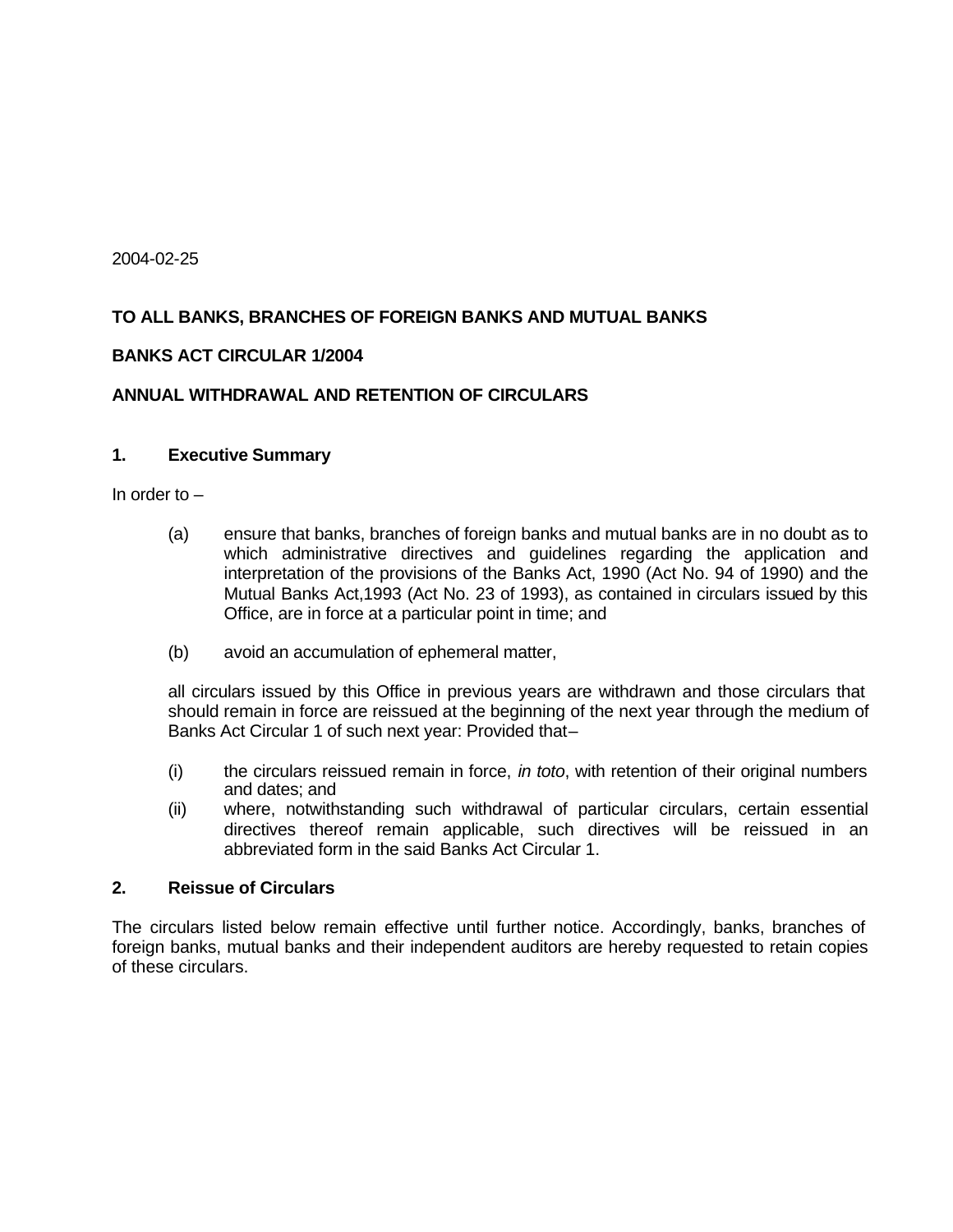|      | <b>Circular</b>                | <b>Brief Details</b>                                                                                                                                                                                                                                                                                            |
|------|--------------------------------|-----------------------------------------------------------------------------------------------------------------------------------------------------------------------------------------------------------------------------------------------------------------------------------------------------------------|
| 2.1  | Banks Act Circular 11/98       | Insurance policies pledged as security for debt.                                                                                                                                                                                                                                                                |
| 2.2  | <b>Banks Act Circular 2/99</b> | Reporting of capital-adequacy requirements by banks trading<br>in financial instruments.                                                                                                                                                                                                                        |
| 2.3  | Banks Act Circular 13/99       | Ethical behaviour in banking.                                                                                                                                                                                                                                                                                   |
| 2.4  | Banks Act Circular 5/2000      | Position statement on personal account trading.                                                                                                                                                                                                                                                                 |
| 2.5  | Banks Act Circular 7/2000      | Electronic submission of amended statutory DI returns to this<br>Office by banks and branches of foreign banks.                                                                                                                                                                                                 |
| 2.6  | Banks Act Circular 8/2000      | Submission of daily trading book activities to this Office by<br>banks trading in financial instruments.                                                                                                                                                                                                        |
| 2.7  | Banks Act Circular 10/2000     | Preference share investment schemes.                                                                                                                                                                                                                                                                            |
| 2.8  | Banks Act Circular 2/2001      | Completion of a compliance checklist.                                                                                                                                                                                                                                                                           |
| 2.9  | Banks Act Circular 3/2001      | Statement AC 133:<br>Accounting<br>Financial<br>instruments:<br>recognition and measurement.                                                                                                                                                                                                                    |
| 2.10 | Banks Act Circular 8/2001      | Use of divisional names.                                                                                                                                                                                                                                                                                        |
| 2.11 | Banks Act Circular 10/2001     | Percentage of the average daily amount of a bank's or mutual<br>bank's Reserve Bank notes and subsidiary coin that may be<br>taken into consideration for purposes of the calculation of the<br>minimum reserve balance as contemplated in terms of Section<br>10A of the South African Reserve Bank Act, 1989. |
| 2.12 | Banks Act Circular 12/2001     | Preference share investment schemes.                                                                                                                                                                                                                                                                            |
| 2.13 | Banks Act Circular 13/2001     | Electronic submission of amended capital-adequacy ratio<br>requirement DI returns to this Office by banks and branches of<br>foreign banks.                                                                                                                                                                     |
| 2.14 | Banks Act Circular 14/2001     | Electronic submission of amended capital-adequacy ratio<br>requirement DI returns to this Office by mutual banks.                                                                                                                                                                                               |
| 2.15 | Banks Act Circular 2/2002      | Procedure to be followed in the respect of applications in<br>terms of the provision of section 37, 52 and/or 54 of the Banks<br>Act.                                                                                                                                                                           |
| 2.16 | Banks Act Circular 5/2002      | Implementation of the New Basel Accord.                                                                                                                                                                                                                                                                         |
| 2.17 | Banks Act Circular 6/2002      | Requirements for completion of the statement and declaration<br>of the:                                                                                                                                                                                                                                         |

• Form DI 020 of the Regulations relating to Banks and the Regulations relating to Mutual Banks, and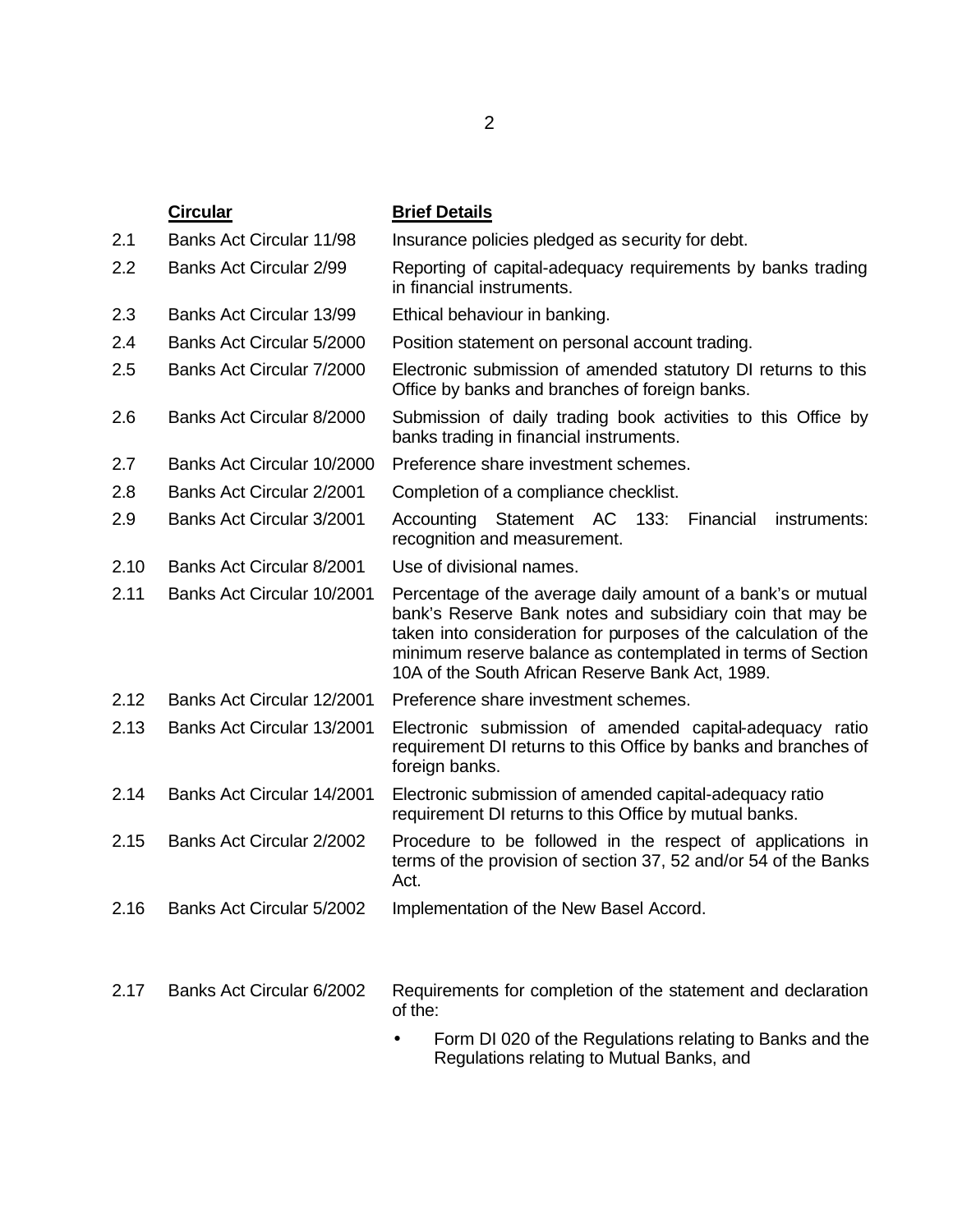- of the form RO 003 and RO 004 of the Regulations relating to Representative Offices of Foreign Banking Institutions. 2.18 Banks Act Circular 8/2002 Applications in terms of the provisions of section 37, 52 and/or 54 of the Banks Act. 2.19 Banks Act Circular 9/2002 Accounting treatment of operational cost: cost-to-income ratio. 2.20 Banks Act Circular 10/2002 Disclosure of repurchase and resale agreements and similar transactions. 2.21 Banks Act Circular 11/2002 Electronic submission of amended DI returns to provide for the regulatory and supervisory treatment of credit risk-mitigation instruments, including credit-derivative instruments, to this Office by banks and branches of foreign banks. 2.22 Banks Act Circular 13/2002 Implementation of anti-money-laundering measures. 2.23 Banks Act Circular 3/2003 Positions denominated in foreign currency held by banks. 2.24 Banks Act Circular 4/2003 Composition of Board-appointed committee to approve large exposures. 2.25 Banks Act Circular 7/2003 Amendment to the procedure for the electronic submission of DI returns to this office by controlling companies, banks, mutual banks, branches of foreign banks and offshore branches of South African Banks. 2.26 Banks Act Circular 8/2003 Issue of certain capital instruments. 2.27 Banks Act Circular 11/2003 Risk weighting of the International Finance Corporation.
- 2.28 Banks Act Circular 15/2003 Amendments to Form DI 425.

Mutual banks and their independent auditors are furthermore requested to retain copies of Mutual Banks Act Circular 1/96, regarding amendments to the form DI 310 of the Regulations relating to Mutual Banks, and of Mutual Banks Act Circular 1/97, regarding electronic submission of statutory DI returns to this Office by mutual banks.

# **3. Reissue of Essential Directives**

The following essential directives are hereby reissued:

- 3.1 Notwithstanding the withdrawal of:
- 3.1.1 Banks Act Circular 8/96 (Foreign-exchange settlement risk), the essential directives contained in paragraphs 1, 2 and 3 of the circular are retained.
- 3.1.2 Banks Act Circular 4/97 (Information submitted on the form DI 900 to be made available on the Internet), the essential directives contained in the said circular is retained.